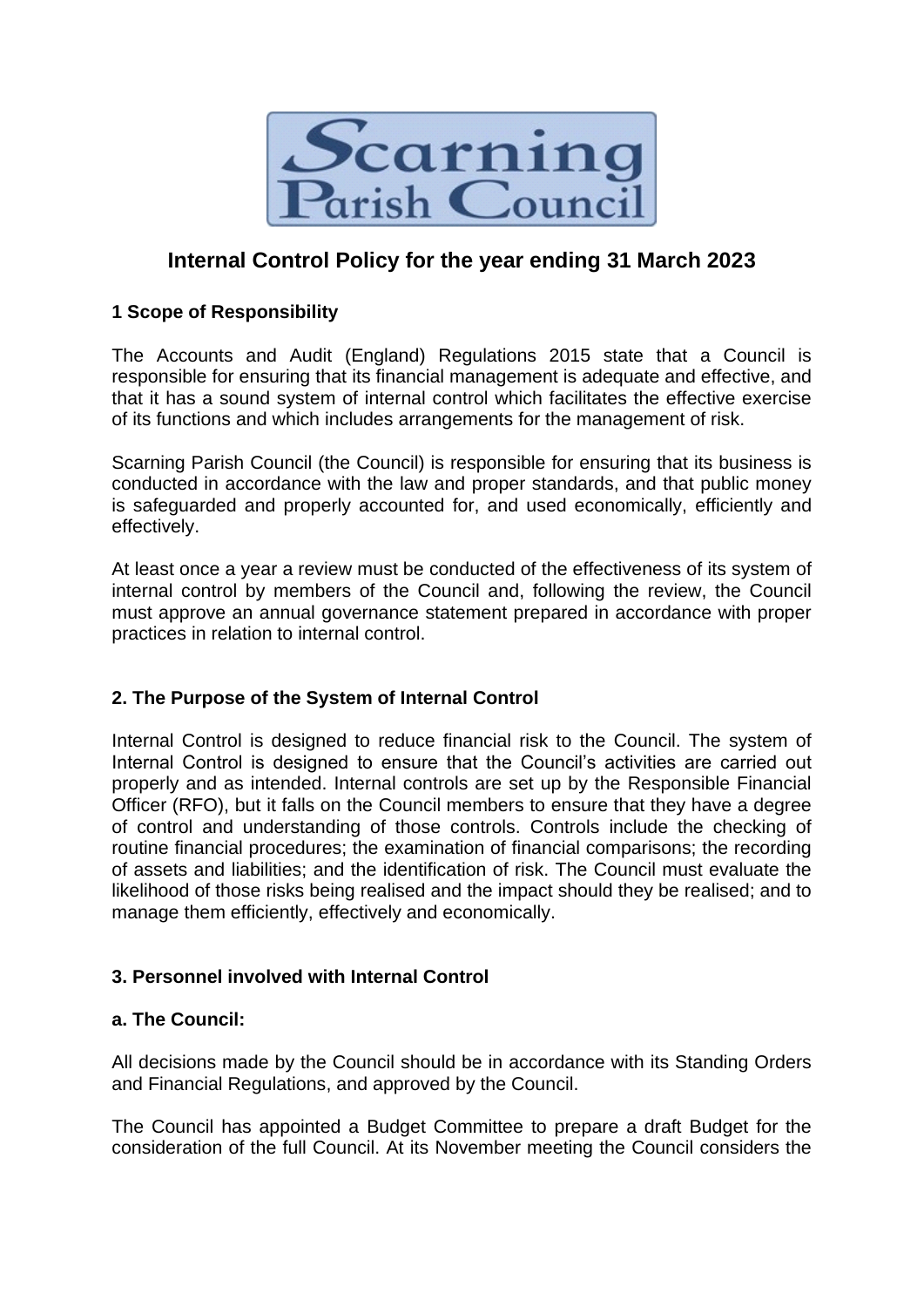Budget and the level of Precept for the following financial year. The final decision on both is taken by no later than January of each financial year.

The Council has appointed an Internal Control Officer (ICO) to monitor progress against objectives, financial systems and procedures, and budgetary control. The ICO carries out regular reviews of financial matters. The Council receives reports from the ICO and monitors progress against its aims and objectives.

The Council receives a financial statement showing its Actual expenditure against its Budgeted expenditure, which it approves at its Council meetings at least six times a year. Payments are made in accordance with Standing Orders and Financial Regulations.

The Council moved to online banking from June 2022.

Two signatories make the payments online. One of these signatories is the Clerk/RFO. The Clerk/RFO sets the bank payments and does not make the final approval/confirmation of the payment. This is carried out by a second signatory. The signatories ensure that the payment agrees with the amount of the invoice and the payee named on the invoice. The signatories initial the invoices.

The Council occasionally makes payments by cheque. Two signatories sign cheques. The signatories ensure that the cheque agrees with the amount of the invoice and the payee named on the invoice. The signatories initial the cheque stubs.

The Council agrees the receipts and payments made for each month.

At the year end, the ICO ensures that the cash book totals are reconciled to the year end bank statement and signs the cash book and the year end bank statement as evidence of this check.

#### **b. Clerk to the Council/Responsible Financial Officer:**

The Council has appointed a Clerk to the Council who acts as the Council's adviser and administrator. The Clerk is the Council's Responsible Financial Officer (RFO) and is responsible for administering the Council's finances. The Clerk is responsible for the day to day compliance with laws and regulations that the Council is subject to, and for managing risks. The Clerk ensures that the Council's procedures, control systems and polices are maintained.

The duties of the Clerk/RFO are laid down in a Job Description which is reviewed each year. A copy of the Clerk's contract of employment and job description is held by the Chairman and the Clerk. The performance of the Clerk is appraised annually by the Staff Committee.

The Council is internally audited each year by an independent Internal Auditor. The RFO submits all the requested information to the Internal Auditor by the required date.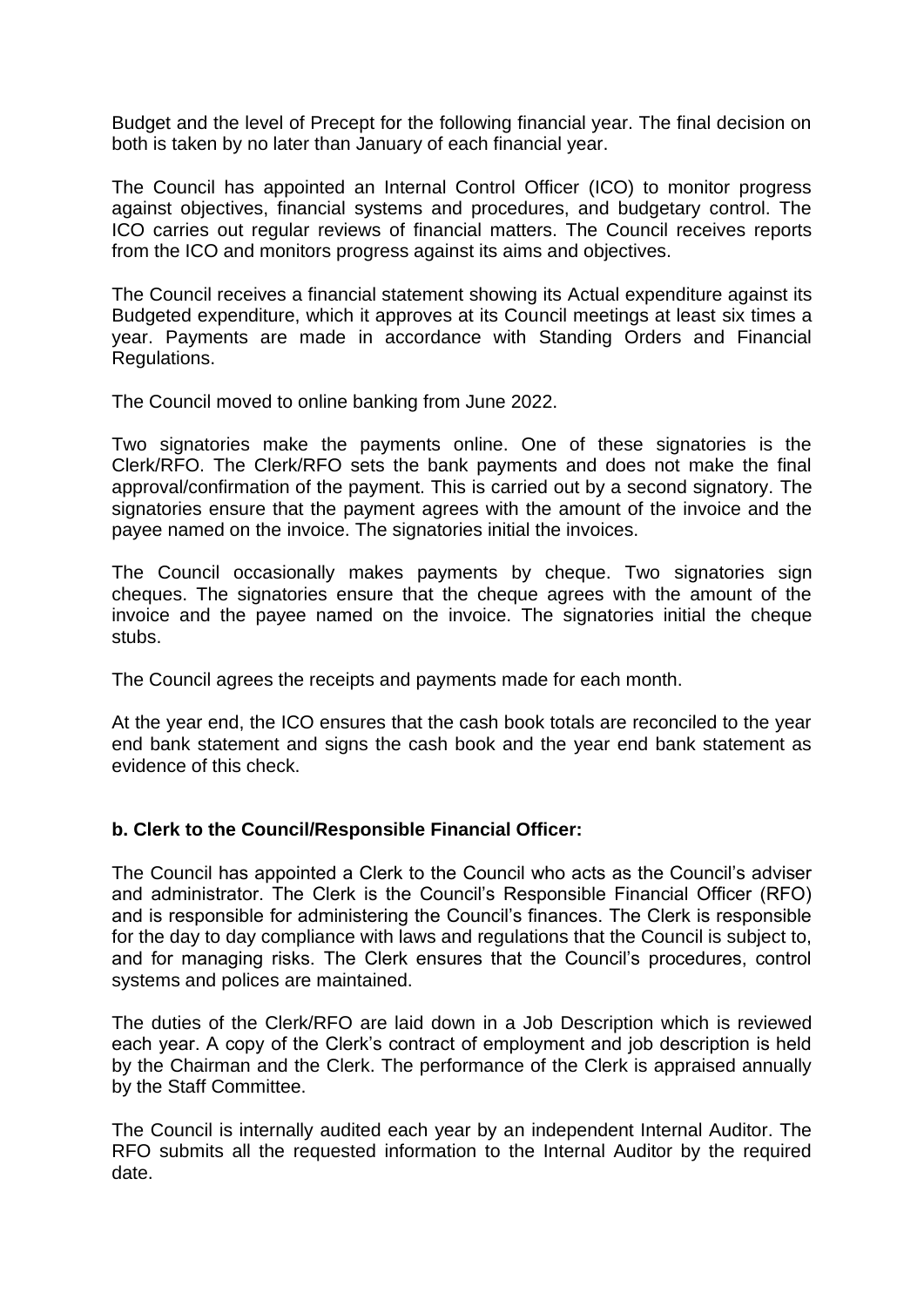The Council is externally audited each year by an independent Internal Auditor. The RFO submits all the requested information to the External Auditor by the required date.

The RFO arranges for the Public Notices to be displayed.

The RFO retains all relevant documents relating to the financial year for five years (Annual Return, VAT Returns, PAYE/NIC information, Public notices, Asset Register, Risk Assessment reports; accounts and supporting information).

#### **c. Internal Auditor:**

The Council has appointed an independent and competent Internal Auditor who reports to the Council on the adequacy of its:

records procedures systems internal control regulations risk management reviews

The effectiveness of the Internal Audit is reviewed annually, and the Council agrees the appointment of the Internal Auditor (IA). The IA, who is competent and independent, is advised of the scope of the work required by the Council.

The scope of the work (and the fee) of the Internal Audit is reviewed annually and the review and the appointment is minuted.

The IA inspects the accounts and at the year end (prior to completion of the Annual Return) and completes the relevant page of the Annual Return.

The IA writes a separate report to the Council (a copy of which is sent to the Chairman) detailing any findings he/she might have.

The report of the IA is copied to all members of the Council and considered as an agenda item at the next meeting. Recommendations from the report are recorded in the minutes.

#### **d. External Auditor**

The Council's External Auditor, appointed by the Audit Commission, submits an External Auditor's Report, which is presented to the Council.

#### **e. Internal Control Officer**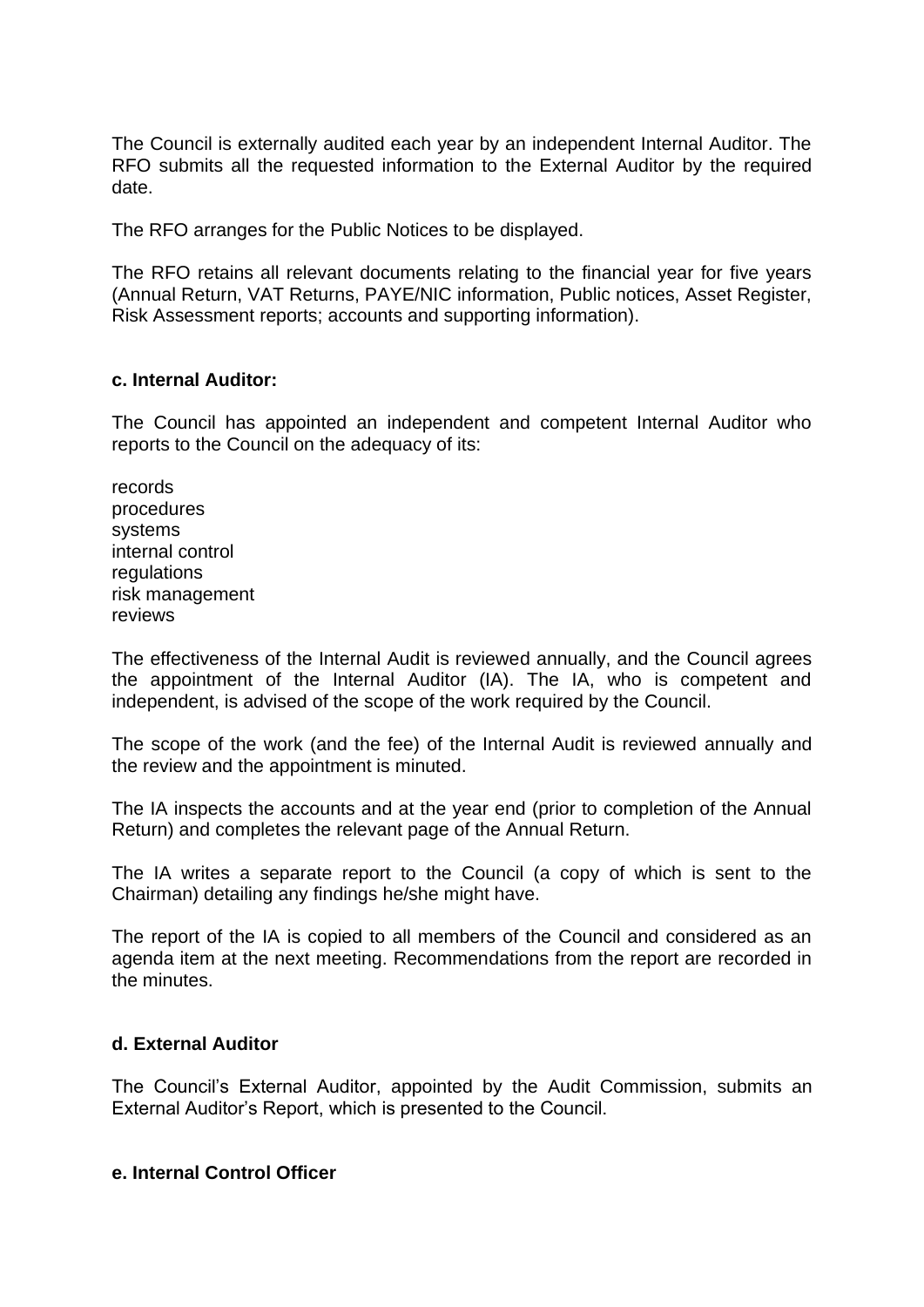Internal Control checks cover all financial activities of the Council over the whole of the financial year on a sample basis. Regular activities are included at each quarterly check, with other activities being included at least once a year. Checks are reported to the next Council meeting.

### **Regular Activity Checks**

The ICO inspects at least six payments during each quarter.

The ICO inspects receipts as received during each quarter.

#### **Payments are checked as follows:-**

Invoice total matches the invoice countersigned by two signatories. Payment has been advised to the Council and authorised.

#### **Receipts are checked as follows:-**

Amount is correct. Payment has been banked. The receipt has been advised to the Council.

#### **Bank Transfers are checked as follows:-**

Amount debited from Building Society account has been credited to Current Account.

#### **Control Check Calendar**

Check 1 (first quarter of the financial year) ie April-June Check 2 (second quarter of the financial year) ie July-September Check 3 (third quarter of the financial year) ie October-December Check 4 (fourth quarter of the financial year) ie January-March

#### **4. Review of Effectiveness**

The Council is responsible for conducting an annual review of the effectiveness of the system of internal control. The review of the effectiveness of the system of internal control is informed by the work and any issues are identified by:

Full Council - identification of new activities

Internal Control Officer - regular reports made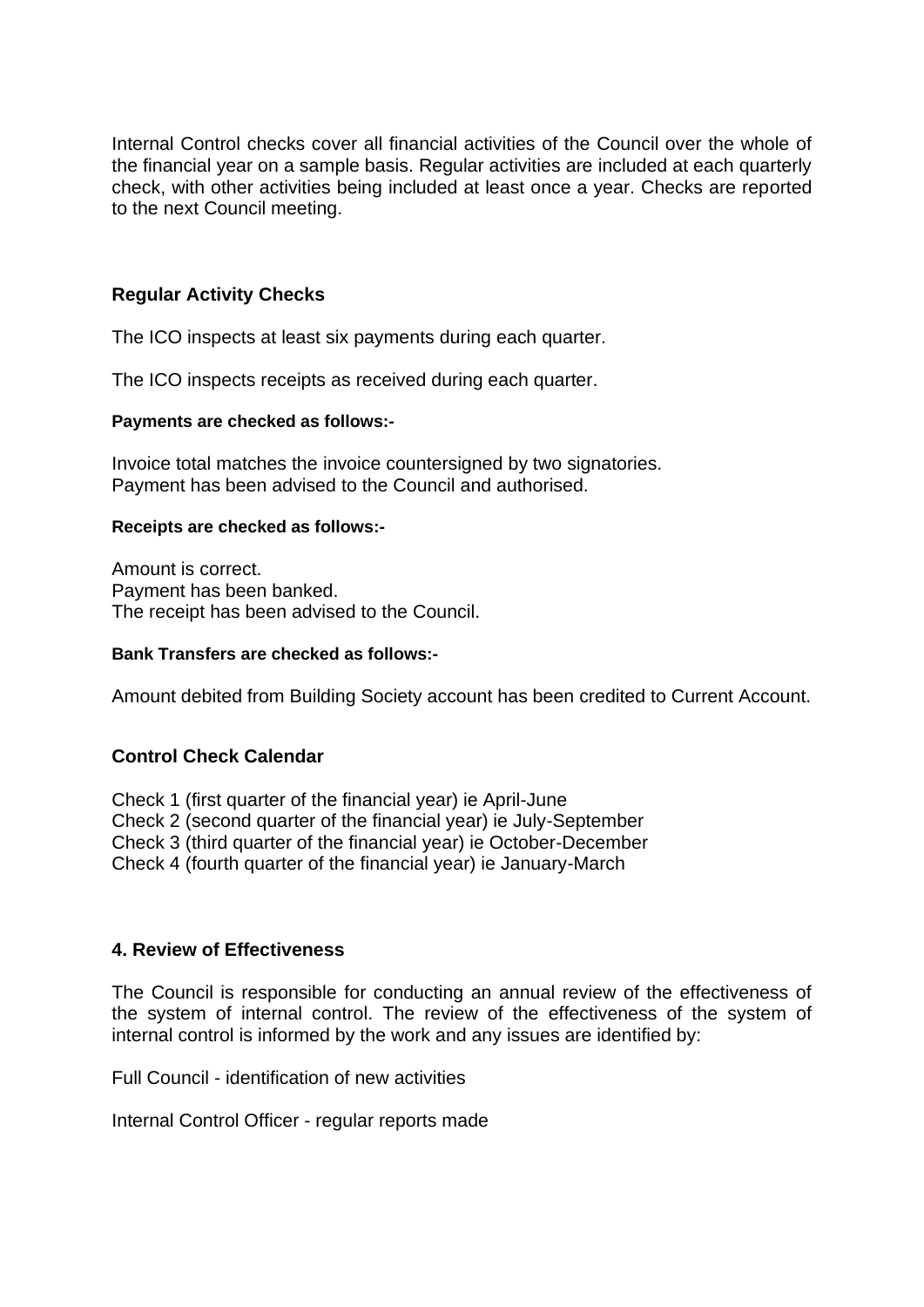Clerk to the Council/RFO, who has responsibility for the development and maintenance of the internal control procedures and managing risks - risks identified.

Internal Auditor, who reviews the Council's system of internal control. The Internal Auditor will make a writtten report to the Council (in addition to completing the relevant section in the Annual Return - action arising from reports.

External Auditor, who makes the final check using the Annual Return, a form completed and signed on behalf of the Parish Council by the RFO, Chairman and Internal Auditor. The External Auditor issues an annual audit certificate - action arising from Audit Report.

#### **5. Significant Internal Control Issues**

The significant internal control issues identified during the financial year to 31<sup>st</sup> March 2021 were:

None.

#### **Action taken was:**

N/a.

#### **6. Annual Return**

There were matters raised on the Annual Return for the financial year to  $31<sup>st</sup>$  March 2021 which were:

Amendments to Boxes 4, 7 and 8.

Salary adjustment incorrectly recorded on the form.

#### **Action to be taken in next Annual Return:**

Amend Boxes 4, 7 and 8 in accordance with the External Auditor's guidance. These will be amended on the comparison figures for this year's audit. In consequence of the above, the Parish Council must answer 'No' to assertion 4 of the Annual Governance statement for 2020/21 and ensure it makes proper provision for the exercise of public rights during 2021/22

Approved: March 2022.

Next review: March 2023.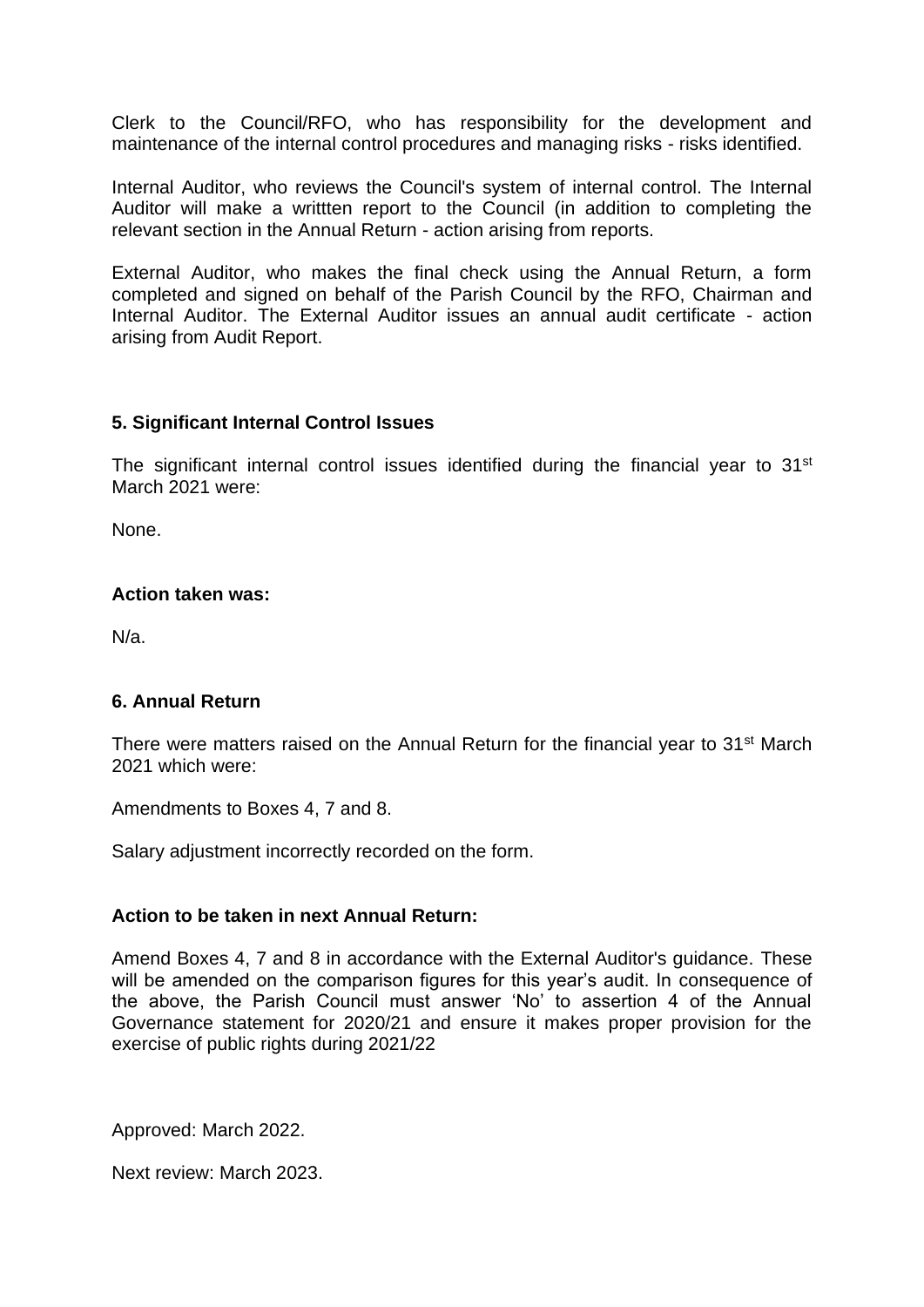## **Appendix A**

## **Internal Audit**

## **Action Plan for the Financial Year**

## **The Parish Council annually:-**

a. Considers and amends its Internal Control Policy as necessary.

- b. Reviews its Risk Management Policy.
- c. Assesses the effectiveness of its Internal Audit arrangements.
- d. Reviews the effectiveness of its Banking arrangements.

e. Considers its Insurance policy and whether an alternative insurance provider should be sought.

f. Appoints an Internal Control Officer.

g. Considers a Risk Assessment of Assets Report prepared by the clerk. The report includes the Asset Register.

- h. Appoints an independent and competent Internal Auditor
- i. Considers the Internal Auditor's report and formalises any necessary action plan.
- j. Completes, considers and signs the Annual Return.
- k. Approves its Budget and Precept for each financial year.
- l. Provides training as required for the clerk/RFO and councillors
- m. Provides adequate resources to complete the above.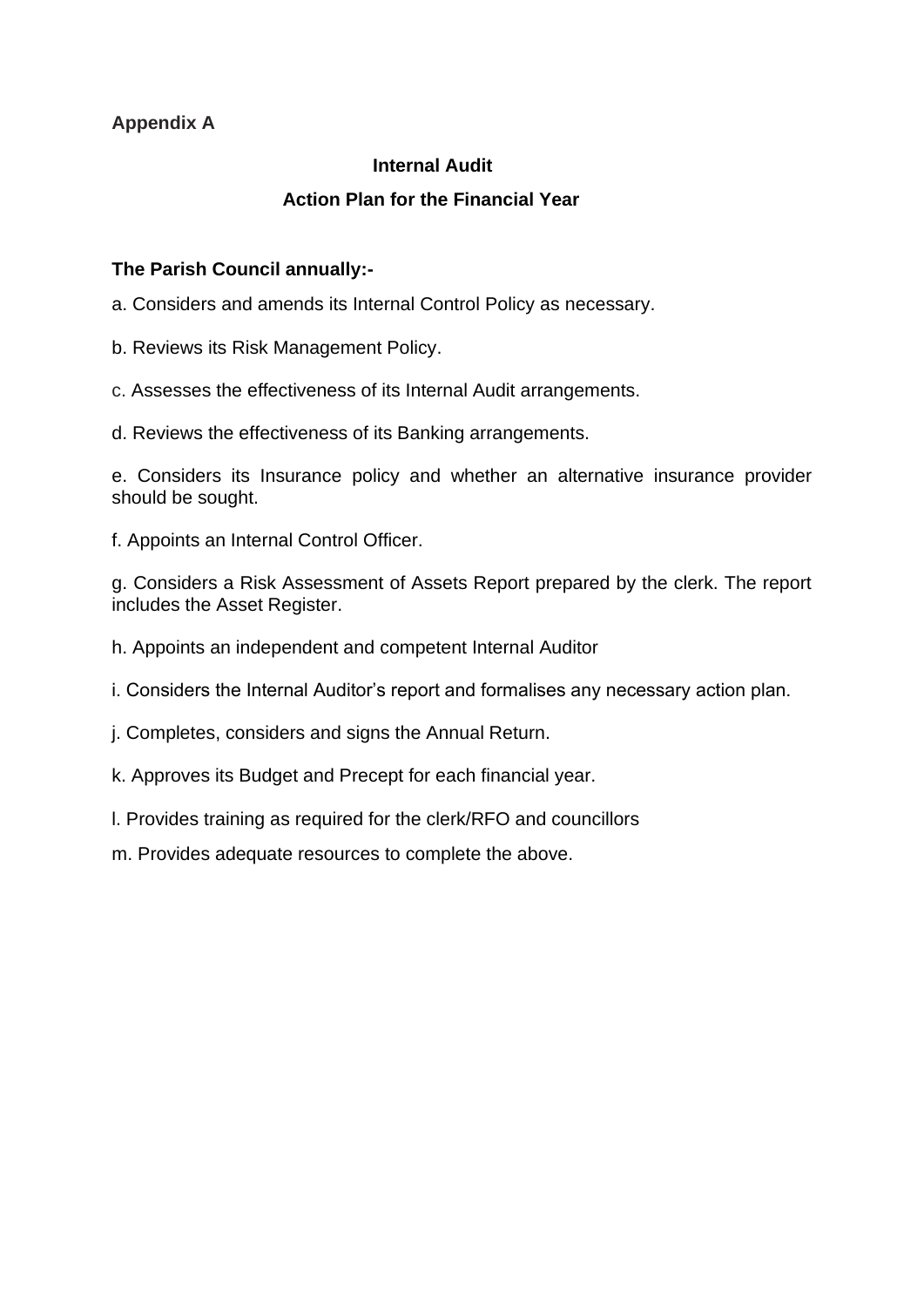# **Internal Control Officer's Report**

**CHECK 1** (first quarter of the financial year) ie April-June

1. Please check at least six payments and all receipts

2. Have the audited accounts for the year been presented to the Council for approval ?

Yes / No Date of meeting………………………..

- 3. Has the Annual Return been presented to the Council ? Yes / No Date of meeting…………
- 4. Has a report from the Internal Auditor been presented to the Council ? Yes / No Date of meeting……………………………..
- 5. VAT Return. Has a Return been submitted Yes / No.
- 6 Has the rent for the former Highway Surveyors land been received ? Yes / No.
- 7. Has the rent re Fir Acre been received ? yes / No.
- 8. Has the rent for the Shipdham Lane playing field been received ? Yes / No.

9 Has the bank reconciliation been checked against the bank statements ? Yes / No.

10 Have any bank transfers been crosschecked ? Yes / No.

Any other comments …………………………………………………………………………………………………. ………………………………………………………………………………………………… Reported to Council Meeting on…………………………………………………

Signature………………………………………….Date………........................…. **It is at the discretion of the ICO to contact one or more payees/contractors to confirm that payment has been made to them in accordance with the Council's records.**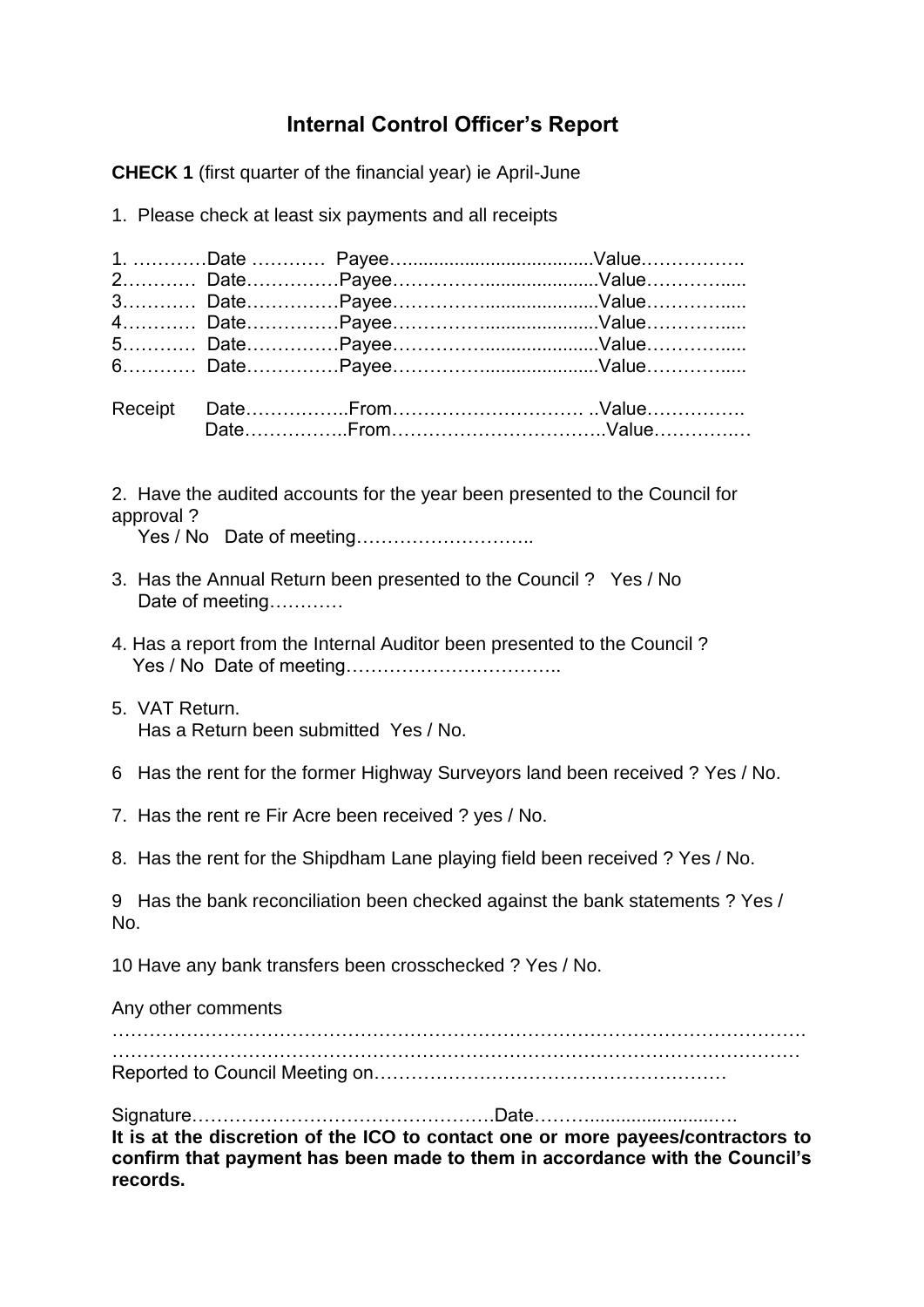**CHECK 2** (second quarter of the financial year) ie July-September

1. Please check at least six payments and all receipts

2. Has the bank reconciliation been checked against the bank statements ? Yes/No

- 3. Have any bank transfers been crosschecked ? Yes/No
- 4. Is the Council in line with its budget for the financial year ? Yes/No

Reported to Council Meeting on…………………………………………………

Signature………………………………………………………….Date………….

Any other comments …………………………………………………………………………………………………. …………………………………………………………………………………………………

**It is at the discretion of the ICO to contact one or more payees/contractors to confirm that payment has been made to them in accordance with the Council's records.**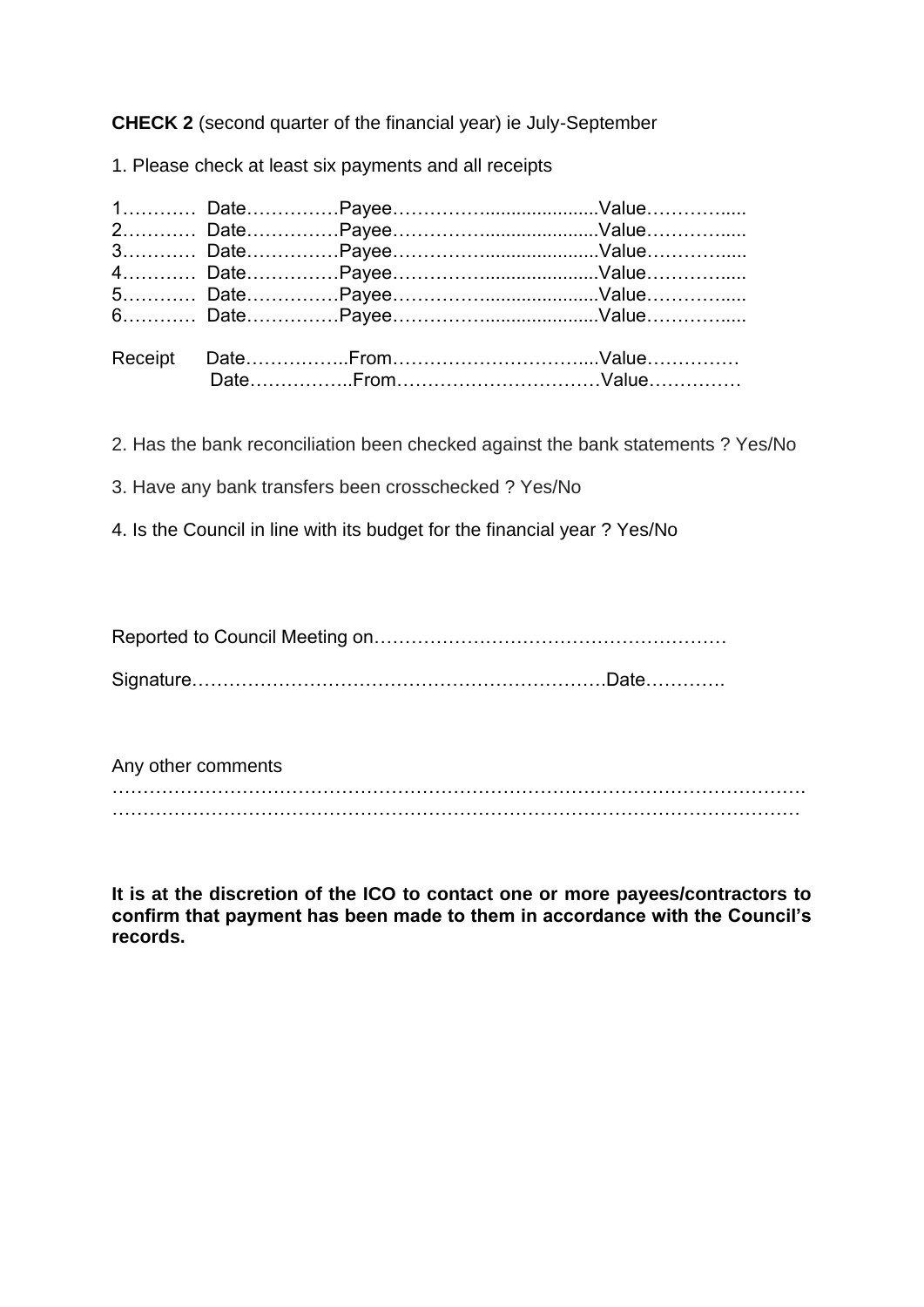**CHECK 3** (third quarter of the financial year) ie October-December

1. Please check at least six payments and all receipts

| Receipt |  |  |
|---------|--|--|
|         |  |  |

2. Has the bank reconciliation been checked against the bank statements ? Yes/No.

3. Has the rent in respect of the former Broadway Allotment been paid ?

4. Have any bank transfers been crosschecked ? Yes/No.

5. Is the Council in line with its budget for the financial year ? Yes/No

Any other comments

…………………………………………………………………………………………………. …………………………………………………………………………………………………

Reported to Council Meeting on…………………………………………………

Signature………………………………………………………….Date………….

**It is at the discretion of the ICO to contact one or more payees/contractors to confirm that payment has been made to them in accordance with the Council's records.**